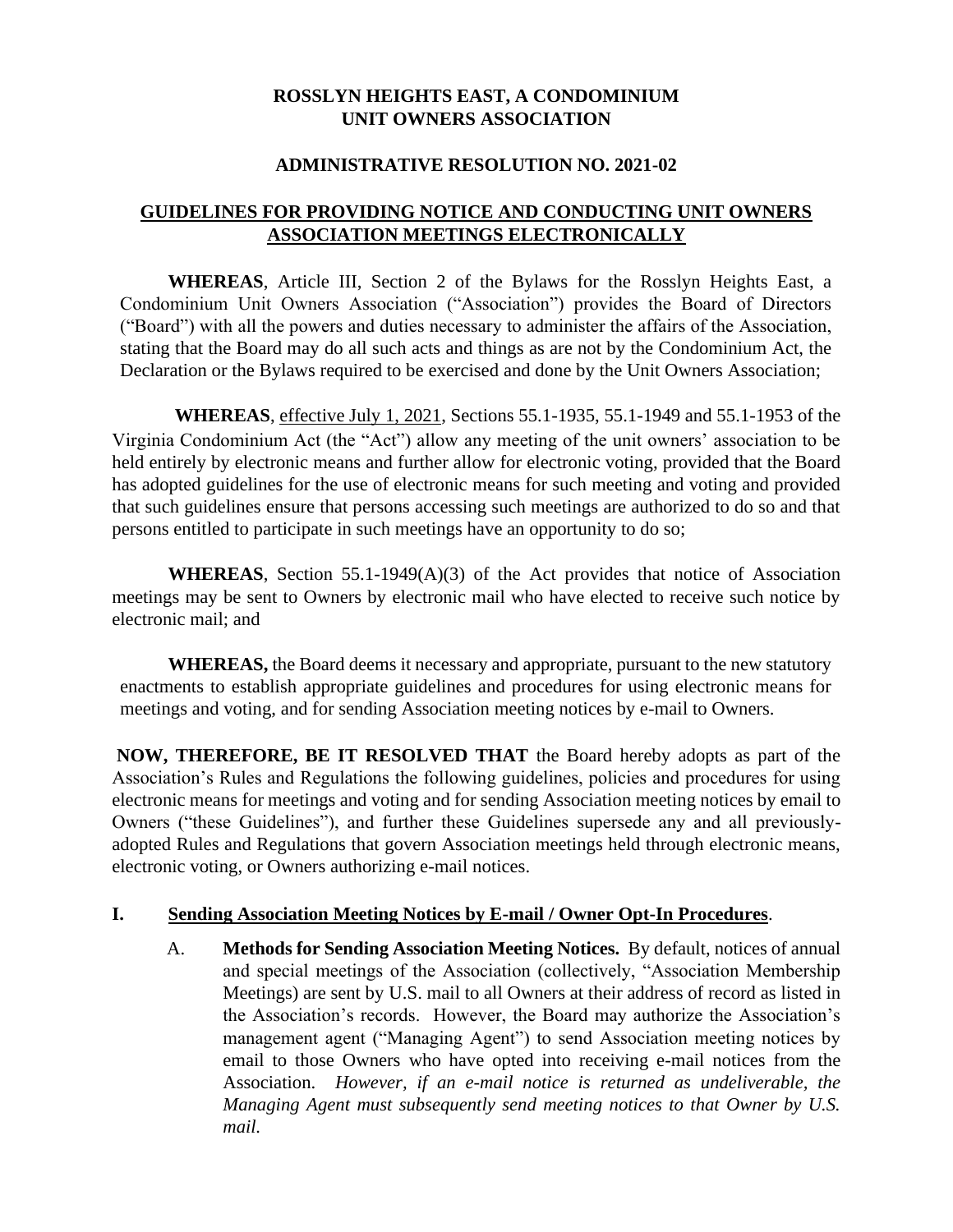- B. **Opting Into Receiving E-mail Notices**. Attached as **Exhibit A** to these Guidelines is the form titled "Consent to Use E-mail for Electronic Notices, Meetings and Voting" that should be used by Owners to authorize the Association to e-mail Association notices to that Owner. Alternatively, an Owner may submit a letter or e-mail to the Managing Agent stating that the Owner authorizes the Association to send Association notices by e-mail – if such a letter or e-mail is sent (rather than using the **Exhibit A** form), then that Owner's letter or e-mail will be deemed to incorporate the content of the Exhibit A form. *By providing the Association with a designated e-mail address for electronic notice purposes, the Owner is deemed to also be designating that same e-mail address for purposes of electronic meetings, voting and all other official purposes (unless the Owner specifically designates a different e-mail address for electronic meetings and voting).*
- C. **Opting Out of Receiving E-mail Notices**. After an Owner opts into receiving email notices per subsection B above, the Owner may subsequently revoke that consent by submitting a letter or e-mail to the Managing Agent specifically revoking that Owner's consent to receive e-mail notices from the Association at the stated email address. *By revoking consent to receive e-mail notices per this subsection C, the Owner is also deemed to revoke use of that same e-mail address for electronic meetings, voting and other purposes (unless the Owner specifically states that the Owner's e-mail address will still be used for electronic meetings and voting*). Notwithstanding the foregoing, Owners may provide notice of a change in their email address, which acts to revoke use of the prior e-mail address.

### **II. Board Authorization as to Form of Meetings**.

- A. **Hybrid Meetings as Default.** Beginning July 1, 2021, unless otherwise determined by the Board for a particular Meeting, Association Membership Meetings may be Hybrid Meetings (as defined below) using a Board-approved video- and/or audioconference electronic communication (such as Zoom® or other similar platforms) that creates a record that may be retained, retrieved and reviewed by participants. For purposes of these Guidelines, the applicable Board-approved electronic communication meeting system is referred to as the "E-Meeting Platform." "Hybrid Meetings" have a physical meeting location but also allow individuals the option to attend by the E-Meeting Platform rather than attending inperson at the physical meeting location.
- B. **Electronic-Only or In-Person Meetings**. At the Board's option for any particular Meeting, an Association Membership Meeting may be held using only electronic means, with that meeting being held entirely by electronic means via the chosen EMeeting Platform ("Electronic-Only Meeting").<sup>1</sup> Alternatively, the Board may choose to have any particular Meeting as a wholly "In-Person Meeting," where the participants attend in person or by proxy at a physical meeting location (provided however that proxies and votes may still be received electronically as noted in these Guidelines).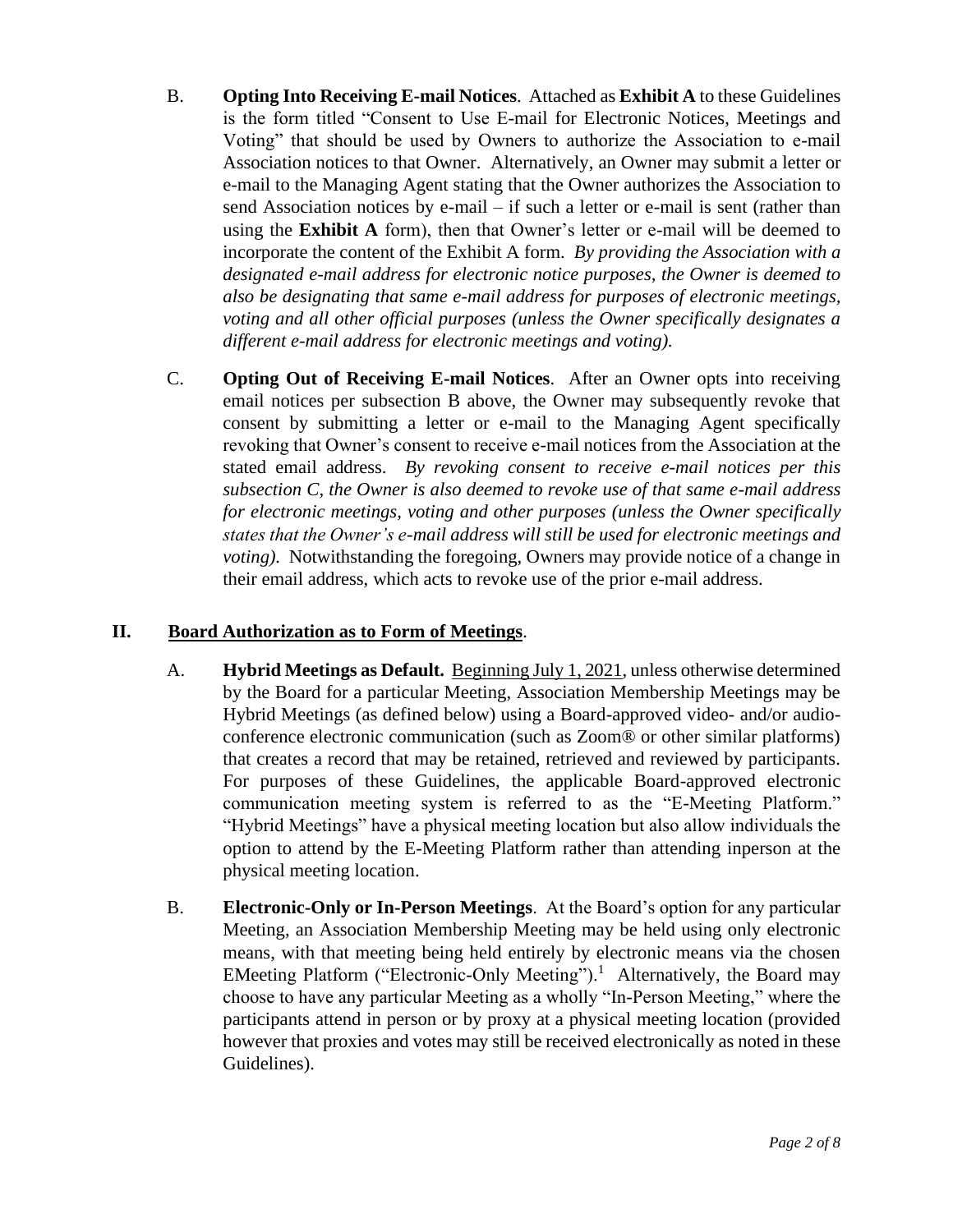<sup>1</sup> At least ten days prior to a planned Electronic-Only Meeting or, if later, upon viewing the meeting notice, any Owner needing to conduct business with the Association at that meeting who cannot (or desires not to) conduct business by electronic means at the meeting must notify the Association in writing of such circumstances so a reasonable alternative can be discussed and made available. A reasonable alternative may be for the Owner to attend by proxy or submit comments in advance.

# **III. Technical Requirements**.

- A. **Technical Requirements and Malfunctions**. Each person attending an Association Membership Meeting through electronic means is responsible for his or her own audio and internet connections; no vote or other action at the meeting will be invalidated on the grounds that the loss of, or poor quality of, a person's connection prevented participation in the meeting.
- B. **E-Meeting Platform**. The E-Meeting Platform must be set up in a manner that:
	- 1. Implements reasonable measures to verify that each person accessing the Association Membership Meeting through electronic means is authorized to do so, such as providing authorized attendees a unique identifier number, verification code, password or link to enter the meeting as a means to authenticate the attendee's identity; $<sup>1</sup>$ </sup>
	- 2. Implements reasonable measures so that persons entitled to participate in the Association Membership Meeting have an opportunity to do so, allowing those remotely attending the Hybrid Meeting to participate, hear and be heard at such meeting in accordance with applicable law;
	- 3. Allows the Association Membership Meeting to be held in reasonable compliance with these Guidelines and with reasonable data security protocols; and
	- 4. Allows for one or more authorized meeting "hosts" designated by the Association for purposes of having access to the control panel for the meeting (such as for muting and unmuting attendees, controlling the screen view, removing unauthorized persons, etc.).
	- 5. At least one Board member or a Managing Agent representative should be physically present at the in-person meeting location.

### **IV. In-Person Attendance at Hybrid Meetings**. A. **Hybrid Meeting Logistics**.

1. In-person physical attendance at the meeting location is subject to reasonable occupancy limits for fire code or other health or safety purposes. Those physically attending a Hybrid Meeting understand they may be attending and/or observing the meeting primarily through electronic means,

 $<sup>1</sup>$  As noted hereinbelow, the Board or Agent may implement alternate means of confirming owner identification</sup> during a meeting if said means can reasonably verify the owner's identity.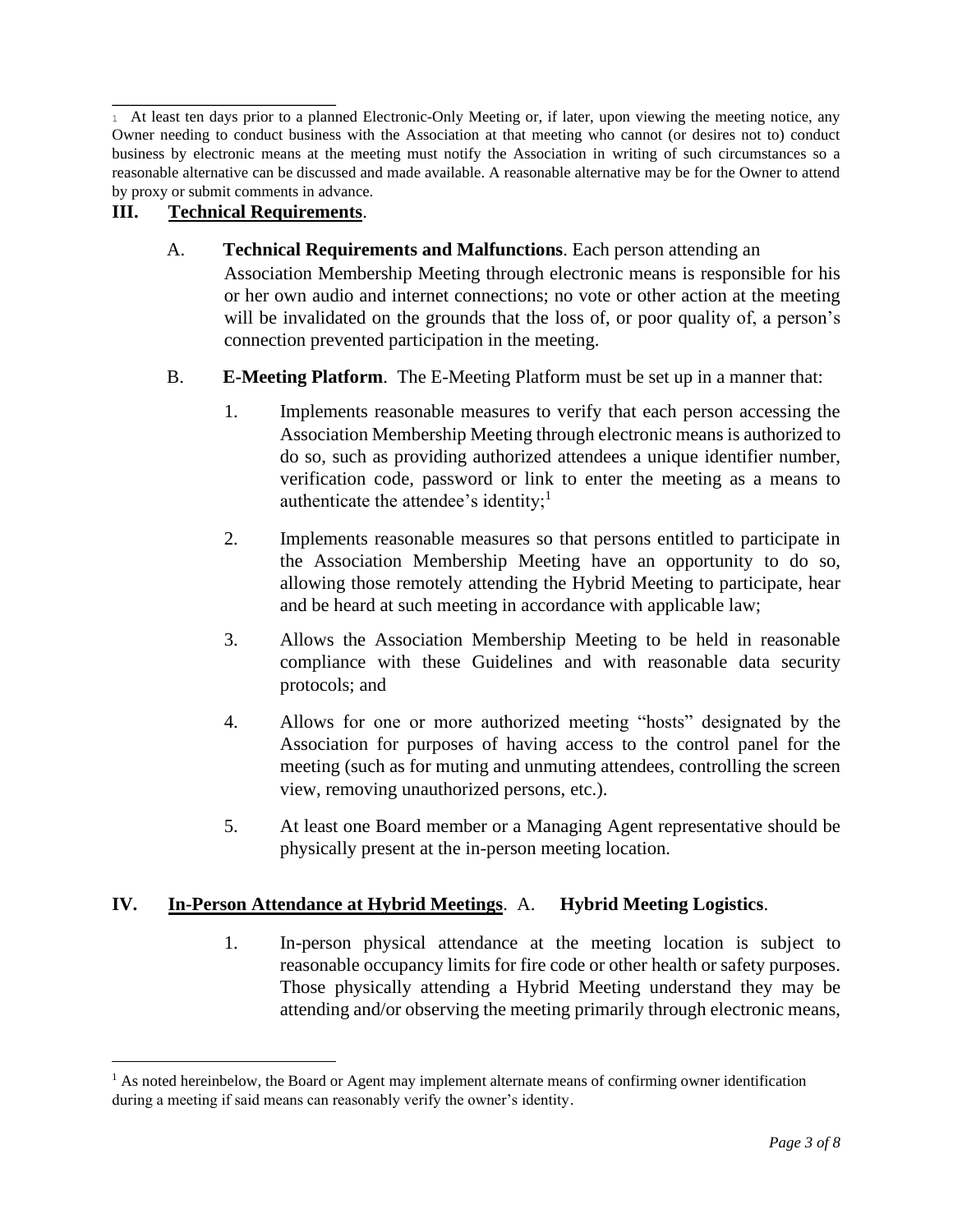particularly if the majority of attendees (including the directors, committee members and chairpersons) are attending virtually.

- 2. At least one Board member or a Managing Agent representative should be physically present at the in-person meeting location.
- B. **Association Representative's Duties**. Those Association representatives physically present at the in-person meeting location should attempt to resolve any issues that may occur at the meeting location impacting the electronic means being

used for the meeting (such as ensuring the presence of an adequate speaker or other electronic device so that those physically present can hear or view the meeting proceedings). In the case of an Association meeting at which directors are being elected, the presiding officer is to appoint two or more inspectors of election from among those persons physically present at the meeting location (one of whom may be the Managing Agent).

- **V. Notices and Log-In/Call-In information for Hybrid or Electronic-Only Meetings**. Prior to the Association Membership Meeting, the Board (or the Management Agent) will provide the website link and access code necessary to connect to the E-Meeting Platform either for video and audio (or for audio-only meetings, the phone number and access code needed to connect to the conference call). Notice of Association Membership Meeting will be provided in accordance with Section 11.1 of the Association's Bylaws and/or this Resolution. Website access links and codes may be provided at a time later than the formal notice of the meeting itself.
- **VI. Quorum at a Hybrid or Electronic-Only Meeting**. Those Owners (or their appointed proxies) entitled to cast votes who are either (i) physically attending at the meeting location or (ii) verified to be remotely attending though the E-Meeting Platform are deemed to be present for quorum and voting purposes and for otherwise participating in the meeting during appropriate times, provided however that if the Board has authorized voting by absentee ballot as noted hereinbelow shall be deemed present for all purposes, including quorum.
- **VII. Member Participation**. Owners wishing to speak on an agenda item or New Business (or similarly designated meeting periods) during an Association Membership Meeting are encouraged to sign up in advance of the meeting (per instructions provided in advance of the meeting). Owners who timely sign up in advance of the meeting will be given first priority by the meeting's chair to speak for their allotted time period during the applicable part of the meeting agenda; time permitting, other Owners will then be recognized to speak by the chair. Participation shall be conducted by appropriate means which allow Members of the Association attending to communicate with one other by the electronic means chosen to conduct the electronic aspect of the Meeting (including via audio or written "chat" functions).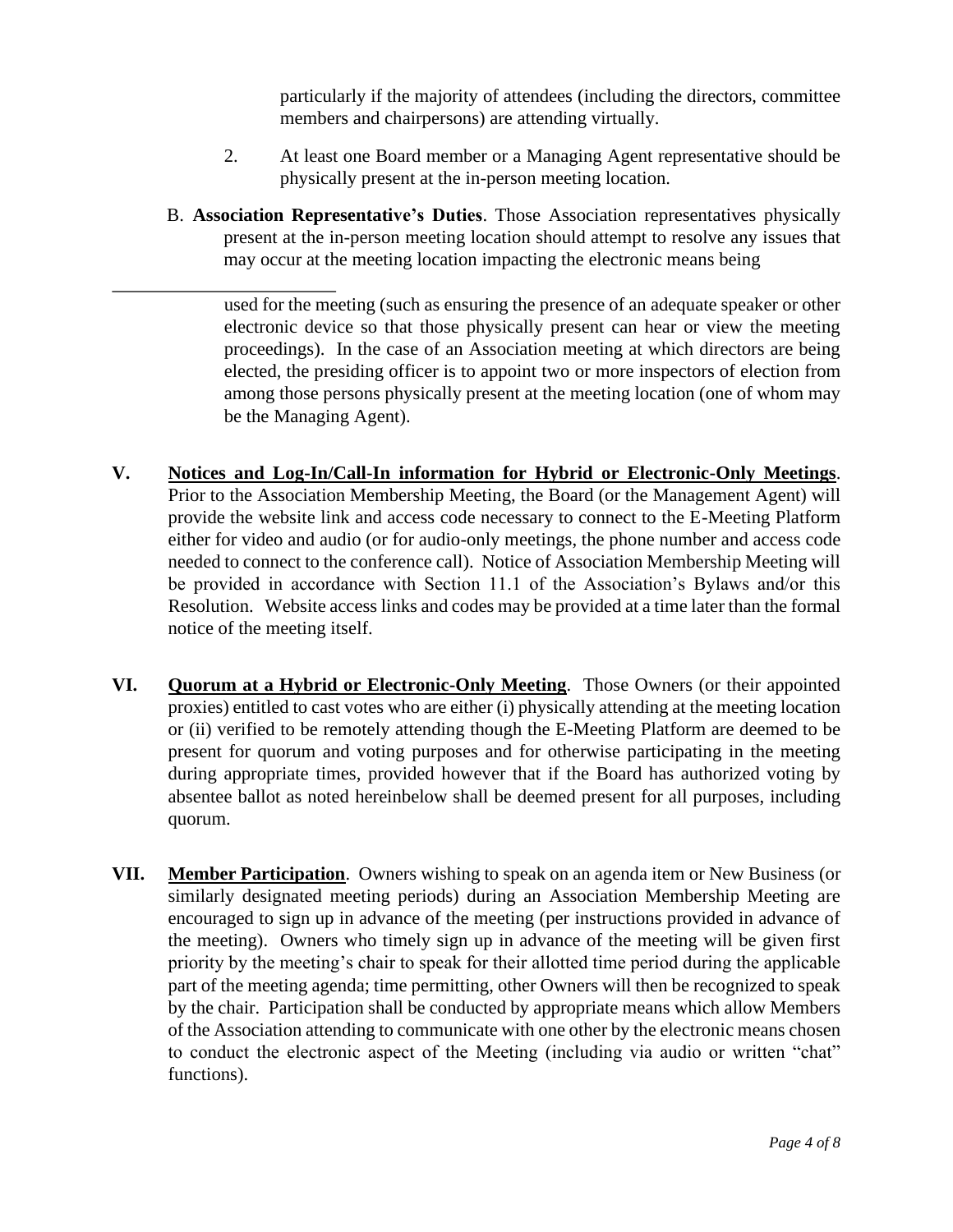To facilitate allowing attendees attending through electronic means to seek recognition by the meeting host, the E-Meeting Platform may be set up so that a member can physically raise their hand, electronically "raise" their hand, and/or electronically send a message requesting the floor.

- **VIII. Use of E-Meeting Platform**. The following procedures and requirements apply when using an E-Meeting Platform:
	- A. **Log-In**.The Managing Agent, Chairperson or meeting host responsible for scheduling and setting up the meeting in the E-Meeting Platform will make reasonable attempts to do so in a manner that allows log-in to begin at least 5 minutes before the convening of the meeting.
	- B. **Confirmation of Attendee Identity**. The Association will take reasonable measures to implement log-in and electronic attendance protocols that allow verification that persons attending electronically are authorized. The Association may use a different electronic meeting room (such as a "lobby") to temporarily place persons until they can be sufficiently confirmed to be an authorized attendee. If requested by the Managing Agent, Board member or meeting host, any person attending the meeting electronically must identify themselves by name and other information sufficient for the Association to confirm they are authorized to attend. If the person refuses to provide the requested information, the meeting's presiding officer/chair may remove that individual from the meeting.
	- C. **Forced disconnections**. The presiding officer/chair of the Meeting may cause or direct the disconnection or muting of a person's connection if it is causing undue interference with the meeting or if the person is disrupting the meeting and refuses to comply with these Guidelines or applicable protocols.
	- D. **Video display**.If possible, the video feed of the presiding officer of the meeting will be displayed throughout the meeting, and the video of the person currently recognized to speak will be displayed.
	- E. **Recording of Meeting**. The same Rules and Regulations applicable to recording meetings while present at the physical meeting location also apply to recording of Hybrid Meetings, provided however that Hybrid and Electronic-Only Meetings should be recorded by the Association, with such recording being retained until minutes of said Meeting are drafted and approved.
- **IX. Method of Voting at Membership Meetings**. Unless otherwise determined and stated by the Board, voting at Membership Meetings is conducted as follows:
	- A. **Virtual In Person**. In person through use of the selected E-Meeting Platform (for Hybrid or Electronic-Only Meetings);
	- B. **Physically In Person**. In person at a physical meeting location (for Hybrid or InPerson Meetings);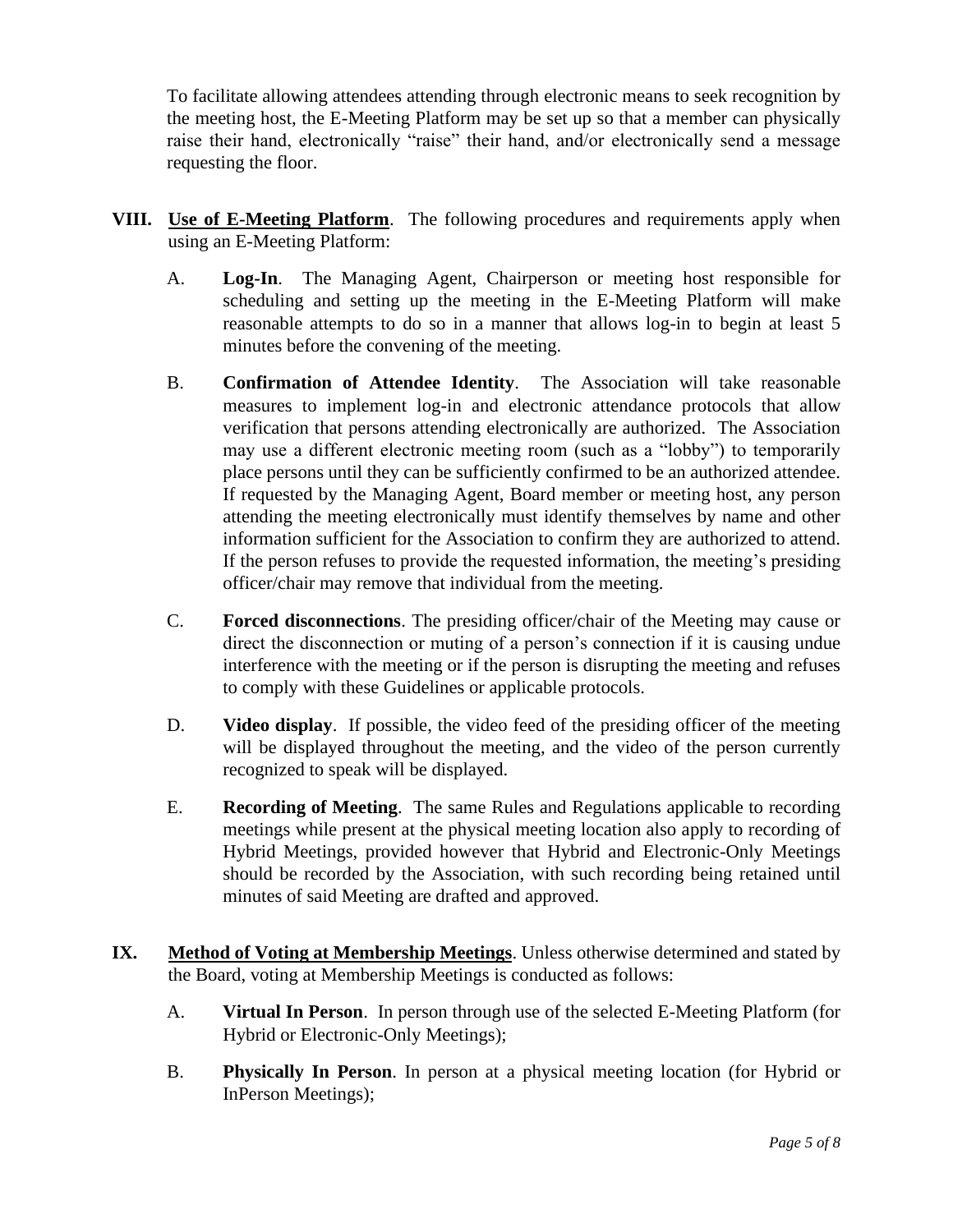- C. **Proxy**. Via proxy (which may include paper or electronic proxies) for all Meetings;
- D. **Absentee Ballot**. If authorized by the Board for a specific Meeting, as noted in subsection F below, via absentee ballot through an electronic platform or via written paper ballots; or
- E. **Electronic Voting ("E-Voting") Standards**. If the Board decides to use E-Voting, in whole or in part, the E-Voting System (including votes conducted through the EMeeting Platform) must comply with the applicable requirements of the Condominium Act.

The Board has the authority to select a third-party vendor to provide the E-Voting system for use by the Association; such vendor may also provide a mechanism for Owners to appoint proxies through electronic transmission, using an electronic signature in compliance with applicable law. The E-Voting vendor must submit to the Managing Agent reports confirming the votes and proxy appointments submitted through the vendor's system, and all such reports will be relied on for purposes of tabulating the total vote count for those using E-Voting.

When using E-Voting (as described above):

- 1. The E-Meeting Platform or separate electronic voting service must create a record of the vote for the purpose of record-keeping;
- 2. The electronic transmission of the vote must either set forth or be submitted with information from which it may be determined that the electronic transmission was authorized by the Owner or the Owner's proxy.
- 3. If the vote, consent, or approval is required to be obtained by secret ballot (such as for the election of directors), the electronic means must protect the identity of the voter. If the electronic means cannot protect the identity of the voter, another means of voting must be used.
- 4. Persons voting by E-Vote who are not present physically, electronically or by proxy shall be deemed present for all purposes.
- F. **Absentee Ballot**. For any particular purpose or membership meeting, the Board may authorize voting by written absentee ballot ("Absentee Ballot"). If voting by Absentee Ballot has been authorized, the Association shall provide an appropriate written ballot, or a ballot that may be cast through an authorized electronic voting system, reasonably identifying the matter being voted on (including elections, if applicable), as well as a deadline by which the written Absentee Ballot must be submitted. The Absentee Ballot must require requisite information to confirm the identity of the person voting. If the Absentee Ballot is being submitted in the context of an Association Meeting, the persons voting by Absentee Ballot shall be deemed present for all purposes.

### EFFECTIVE DATE: **The effective date of this Policy is Aug. 3, 2021.**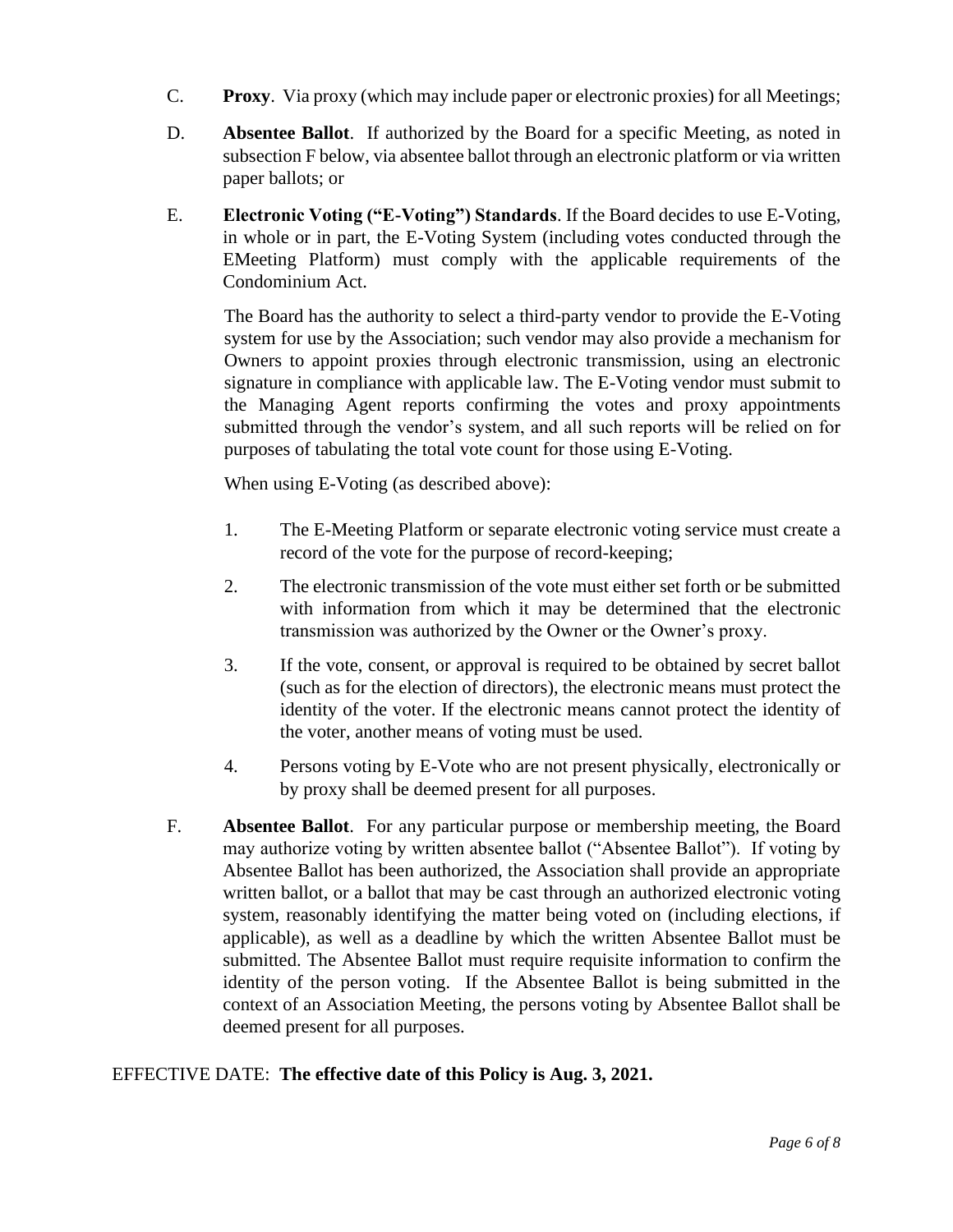Board Policy Resolution No. 2021-02 pertaining to: Guidelines for Providing Notice and Conducting Unit Owners Association Meetings Electronically. Duly adopted by the Board of Directors of Rosslyn Heights East, a Condominium Unit Owners Association, by unanimous vote at the Aug. 3, 2021, Board meeting. Policy effective immediately upon adoption**.**  s/Richard D. Hadley, Board Secretary

> Rosslyn Heights East, a Condominium Unit Owners Association Administrative Policy: Electronic Meetings, Voting & Notice **Exhibit A: Consent to Use E-mail for Electronic Notices, Meetings and Voting**

The undersigned, being an Owner of the below-listed Unit located within the Rosslyn Heights East, a Condominium and a member of the Rosslyn Heights East, a Condominium Unit Owners Association (the "Association") hereby agree, acknowledge and consent to the following on behalf of myself and, if applicable, all other co-owners of my Unit:

- 1. I consent to receiving Association notices by e-mail, including for Association meetings.
- 2. I designate the following e-mail address for electronic notice purposes:

*[print e-mail address]* 

3. By providing the Association with the above-designated e-mail address for electronic notice purposes, I am also designating that same e-mail address for all other official purposes, such as electronic meetings and voting if or when the Association uses electronic means for holding meetings or casting votes. For this purpose, I consent to the Association providing to the Association's selected third-party videoconference provider and/or electronic voting service provider my e-mail address and other information reasonably necessary to enable the authenticated use of the electronic meeting and/or electronic voting service.

\_\_\_\_\_\_\_\_\_\_\_\_\_\_\_\_\_\_\_\_\_\_\_\_\_\_\_\_\_\_\_\_\_\_\_\_\_\_\_\_\_\_\_\_\_\_\_\_\_\_\_\_\_\_\_\_\_\_\_\_\_\_\_\_\_\_\_\_\_\_\_\_\_

- 4. I understand that by consenting to receive notices by e-mail, the Association will no longer be required to send me notices in most instances by U.S. mail unless and until I revoke my consent by submitting a letter or e-mail to the Association's Managing Agent specifically and clearly revoking my consent to receive e-mail notices from the Association. Also, if I revoke consent to receive e-mail notices, I understand that I would also be revoking use of that same e-mail address for electronic voting purposes. *[note: applicable law still requires certain notices to be sent by U.S. mail, such as notices regarding violations of the governing documents]*
- 5. I understand that, given the nature of the internet and electronic transmissions and given that no internet or IT security system is infallible, the Association cannot guarantee that third parties will not improperly gain access to my e-mail, improperly use my e-mail, or send me e-mails with viruses, malware, cookies or the like. Accordingly, by signing this consent form, I hereby release